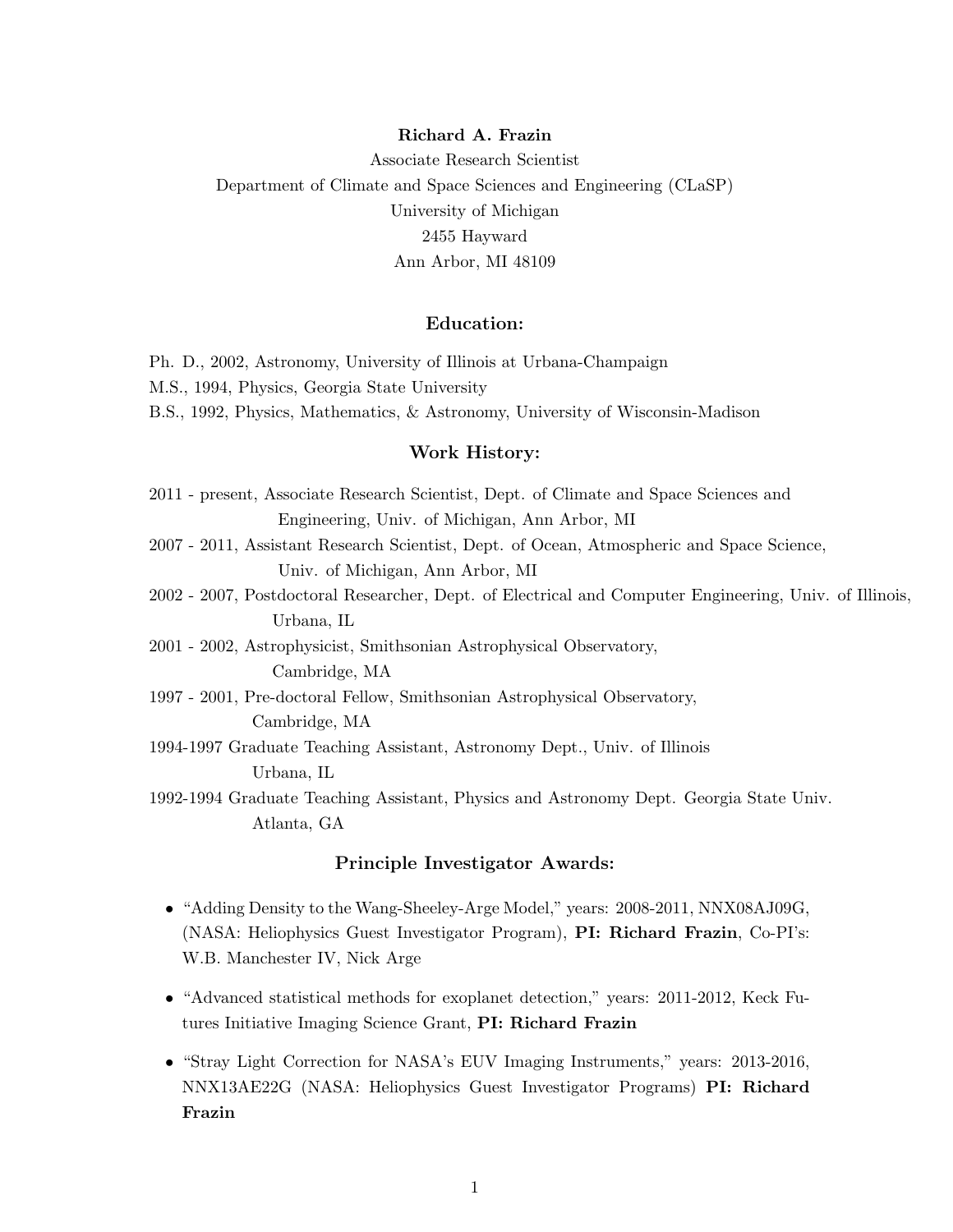- "Development of Tomographic Reconstruction Algorithms in Support of the WISPR Science Analysis Efforts," years: 2017-2018, (Contract from the Naval Research Laboratory through PRAXIS, Inc.) PI: Richard Frazin
- "Exploration of Millisecond Exposures for Exoplanet Imaging," years: 2016-2022, Award #1600138 (NSF: Advanced Technology and Instrumentation) PI: Richard Frazin
- "Enabling a New Era of Exoplanet Direct Imaging and Spectroscopy," years: 2020- 2023, Award  $\#2020$ -1826 (Heising-Simons Foundation), PI: Richard Frazin

# Co-Investigator Awards:

- "New Cyber Technologies to Enable Space Weather Forecasting," 2010-2013, (NSF CDI-Type II program), PI: Tamas Gomobosi, CO-Is: Quentin Stout, Mark Moldwin, Aaron Ridley, Richard Frazin
- "SHINE: Differential Emission Measure Determination in Three-Dimension (3D) Using Atmospheric Imaging Assembly (AIA) Data," 2012-2015, #1154443 (NSF SHINE program), PI: E. Landi, Co-I: Richard Frazin
- "Simultaneous Measurements of Coronal Magnetic Field and Plasma Properties with Upgraded CoMP (UCoMP)," years: 2014-2019, #1408789, (NSF Solar-Terrestrial program), PI: E. Landi, Co-Is: Richard Frazin, W.B. Manchester
- "Linear Wavefront Control for High Contrast Imaging," (NASA: Strategic Astrophysics Technology) years: 2019-2022, PI: O. Guyon, Co-Is: J. Lozi, J. Males, R. Bellikov, E. Pluzhnic, D. Sirbu, M. Chun, D. Hall, B. Mazin, T. Currie, B. Kern, Richard Frazin, H. Subedi, T. Groff, C. Bond
- "Causal Modeling of Human Drivers," (Toyota Research Institute) years: 2019-2020, UM-2019-32, PI: J. Gangon-Bartsch, Co-I: Richard Frazin

# Awards from Proposals I Wrote as a Self-Funded Postdoc:

- "Determination of the Three-Dimensional Electron Density Distribution in the Extended Solar Corona from SOHO-LASCO," 2004 - 2006, SECGIP03-0000-0088 (NASA: Sun-Earth Connection Guest Investigator Program). PI: Farzad Kamaladadi, Science-PI: Richard Frazin.
- "Driving Global Heliospheric Magnetohydrodynamics (MHD) Models with Tomographically-Determined Lower Boundary Conditions," 2006 - 2009, Abstract #0555561 (NSF: SHINE program). PI: Farzad Kamalabadi, Co-Is:, Ward Manchester, Ilia Roussev
- "Particle Filtering for Time-Dependent Tomographic Analysis of the Solar Atmosphere," 2006-2012, Abstract #0620550 (NSF Programs: Mathematical Geosciences, Opportunities for Research CMG). PI: Farzad Kamalabadi, Co-I: Yuguo Chen.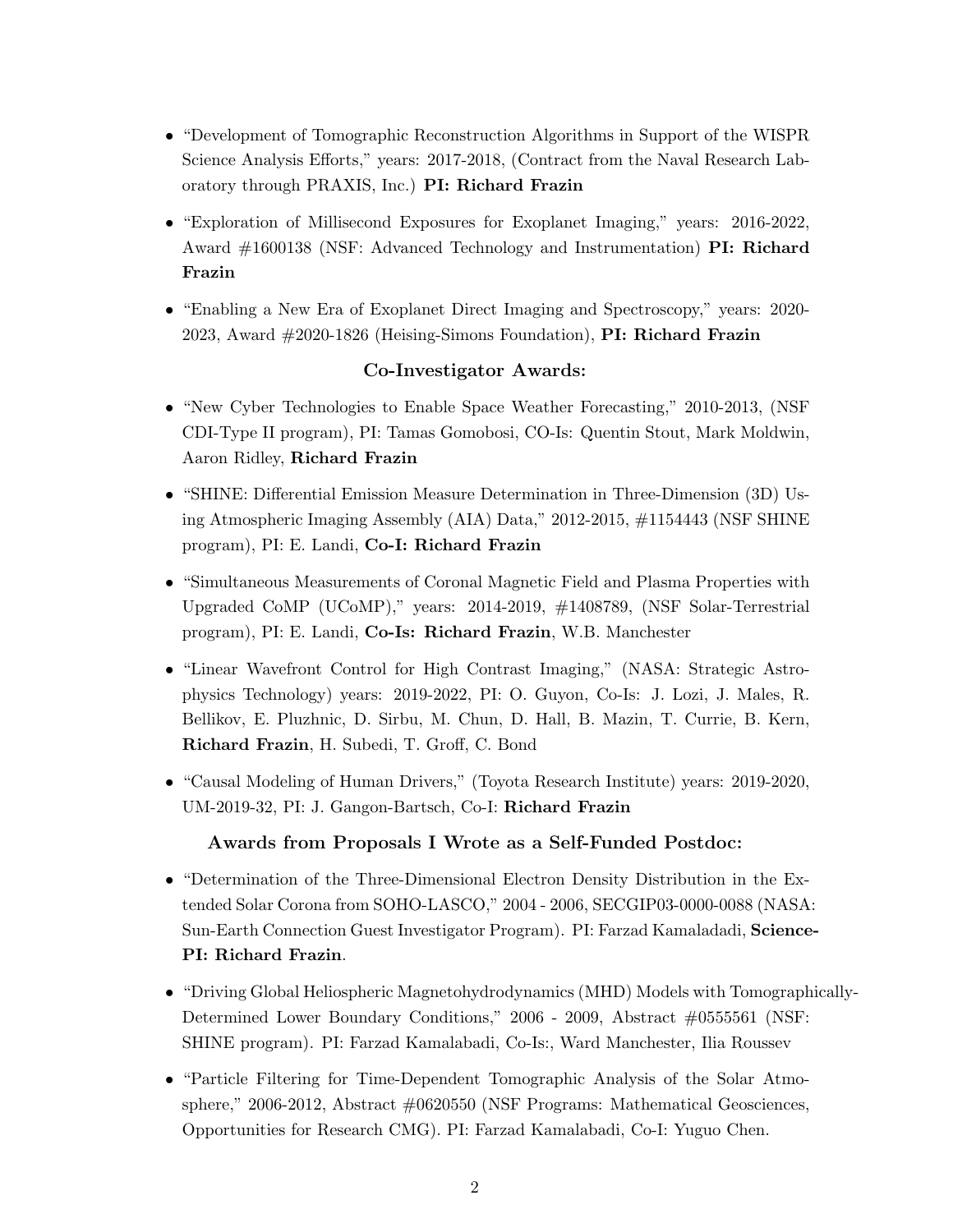## Coverage in Popular Media:

"'Cold' solar loops may help solve corona puzzle," New Scientist Magazine, issue 2878 (2012)

## Public Outreach

1. "3D Imaging of the Sun's Corona with Satellite Images," Invited Lecture: Kalamazoo Astronomical Society (Kalamazoo, MI), June 4, 2010.

### Ph.D. Dissertation Committees:

- Paul Shearer 2013, Dept. of Mathematics, Univ. of Michigan
- Zhenguang Huang 2014, Dept. of Climate and Space Sciences and Engineering, Univ. of Michigan

## Other University Services:

- Faculty Advisor for the Undergraduate Research Opportunities (UROP) Program, 2010
- CLaSP Qualifying Exam Committee, 2014
- Faculty Judge for the (UMich) Engineering Research Symposium, 2021
- Faculty Judge for Michigan Geophysical Union poster session, 2021

### Journal Peer Review Services:

Applied Optics (1), Astronomy & Astrophysics (1), Astrophysical Journal/Astrophysical Journal Letters (8), IEEE Signal Processing Magazine (1), IEEE Transactions on Computational Imaging (2), Journal of Astronomical Telescopes, Instruments and Systems (4), Journal of Atmospheric and Solar-Terrestrial Physics (1), Journal of the Optical Society of America A (6), Optics Letters (2), Optics Express (1), Reviews of Geophysics (1), SIAM Journal on Imaging Sciences (1), Solar Physics (12)

### Proposal Review Services:

NSF, NASA, Air Force Office of Scientific Research, European Research Council, South Carolina Institutions of Higher Education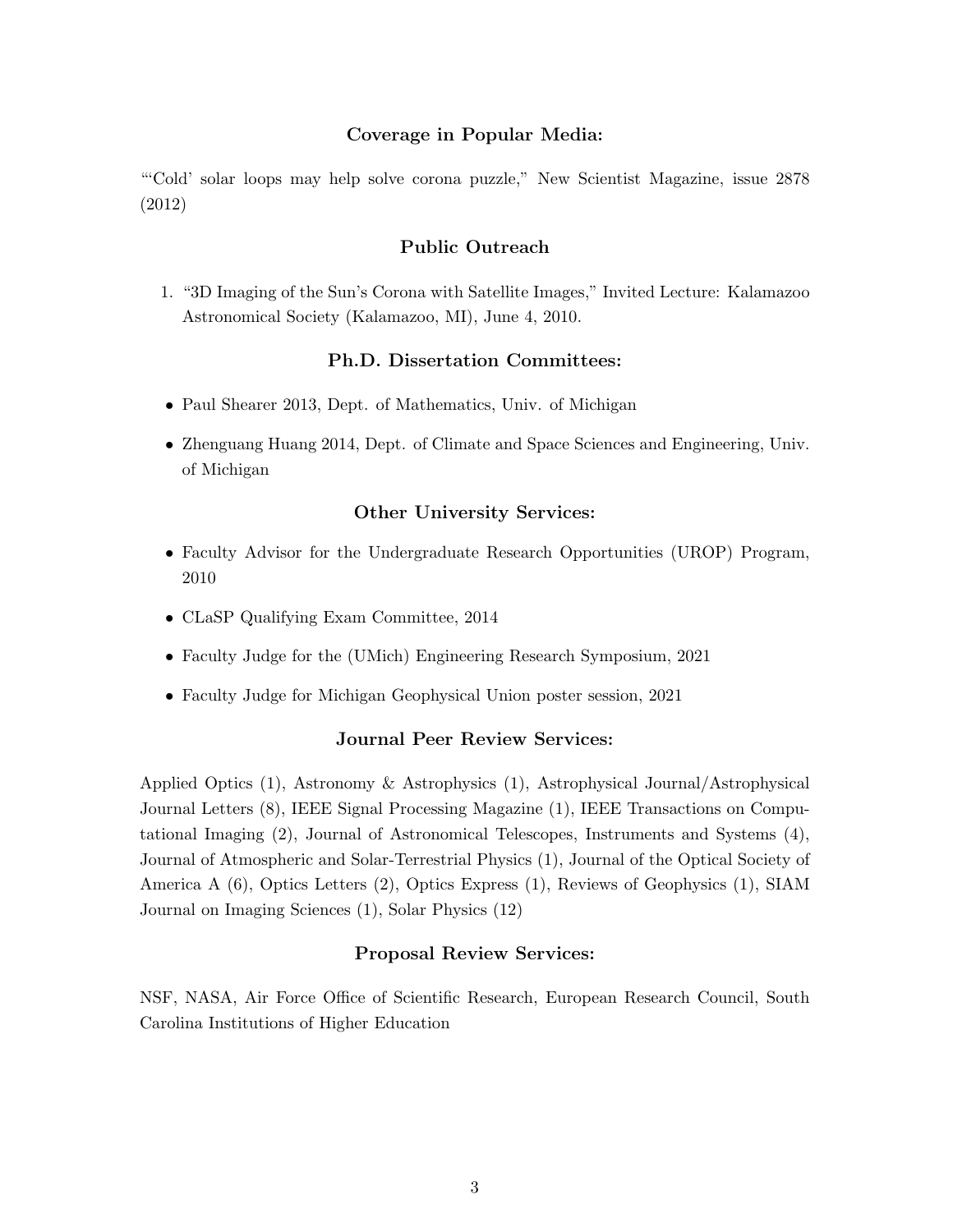### Refereed Optics Publications (mostly for astronomy):

- 1. Rodack, A.T., Frazin, R.A., Males, J.R. and Guyon, O., "Millisecond Exoplanet Imaging, I: Method and Simulation Results," Journal of the Optical Society of America A (under review, 2021)
- 2. Frazin, R.A. and Rodack, A.T., "Millisecond Exoplanet Imaging, II: Regression Equations and Technical Discussion," Journal of the Optical Society of America A (under review, 2021)
- 3. Currie, T., Pluzhnik, E. Guyon, O. Belikov, R. Miller, K. Bos, S. Males, J., Sirbu, D. Bond, C., Frazin, R., Groff, T., Kern, B., Lozi, J., Mazin, B., Nemati, B., Norris, B., Subedi, H. and Will, S., "Laboratory Demonstration of Spatial Linear Dark Field Control For Imaging Extrasolar Planets in Reflected Light," Pub. Astron. Soc. Pacific, v. 132, p. 10452 (2020)
- 4. Frazin, R.A., "Efficient, nonlinear phase estimation with the nonmodulated pyramid wavefront sensor," *Journal of the Optical Society of America A*, v. 35, p. 594 (2018)
- 5. Frazin, R.A., "Statistical framework for the utilization of simultaneous pupil plane and focal plane telemetry for exoplanet imaging I Accounting for aberrations in multiple planes," Journal of the Optical Society of America A, v. 33, p. 712 (2016)
- 6. Frazin, R.A., "Utilization of the Wavefront Sensor and Short-exposure Images for Simultaneous Estimation of Quasi-static Aberration and Exoplanet Intensity," The Astrophysical Journal, vol. 767, article id. 21 (2013).
- 7. Fischer, D.G., Frazin, R.A., Asipauskas, M., Carney, P.S., "Information content of the near field: three-dimensional samples," Journal of the Optical Society of America A, vol. 28, pp. 296-306 (2011).
- 8. Carney, P.S., Frazin, R.A., Bozhevolnyi, S., Volkov, V.S., Boltasseva, A., Schotland, J.C., "A Computational Lens for the Near Field," Physical Review Letters, vol. 92, n. 16, #163903 (2004)
- 9. Frazin, R.A., Fischer, D.G. & Carney, P.S.,"Information Content of the Near-Field: Two-Dimensional Samples," The Journal of the Optical Society of America A, vol. 21, pp. 1050-1057 (2004)
- 10. Frazin, R.A., "Optical Path Stability and Fringe Tracking in Optical Stellar Interferometry," Optics Communications, vol. 153, pp. 323-330 (1998)

### Refereed Solar Physics Publications:

1. Lloveras, D.G., V´asquez, A.M., Nuevo, F.A., Mac Cormack, C., Sachdeva, N., Manchester, W. Van der Holst, B. and Frazin, R.A., "Thermodynamic Structure of the Solar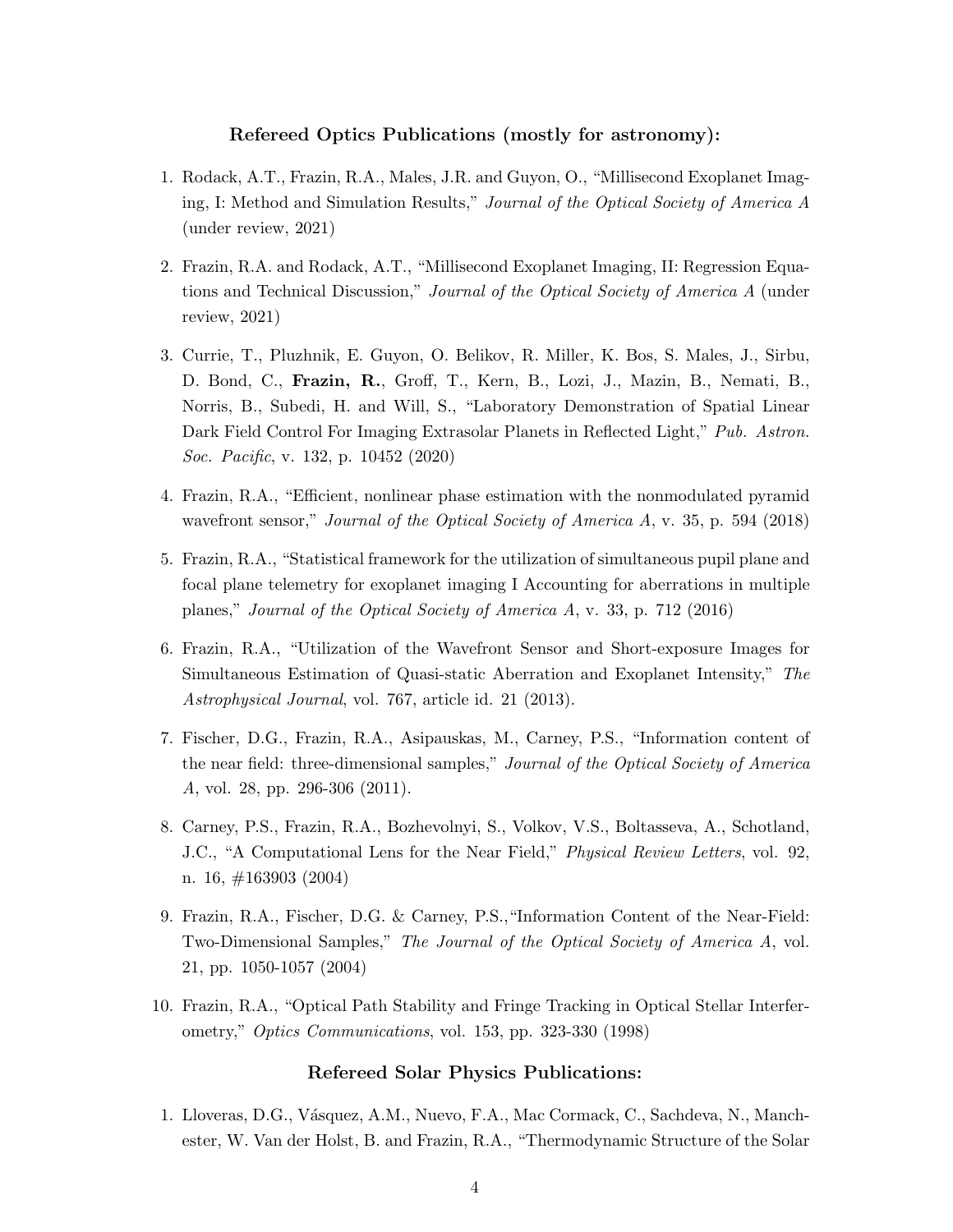Corona: Tomographic Reconstructions and MHD Modeling," Solar Physics, v. 295, n. 6, p. 76 (2020)

- 2. V´aquez, A.M., Frazin, R.A., Vourlidas, A., Manchester, W.B., van der Holst, B. Howard, R.A., Lamy, P., "Tomography of the Solar Corona with the Wide-Field Imager for the Parker Solar Probe," Solar Physics, vol. 294, n. 6, article id. 81 (2019)
- 3. Lloveras, D.G., V´asquez, A. M., Landi, E., Frazin, R. A., "Tomography of the Solar Corona with Multiple Instruments: First Steps," Boletín de la Asociación Argentina de Astronomía, vol. 61a, p. 35 (2019)
- 4. Mac Cormack, C., Nuevo, F. A., Vásquez, A. M., López Fuentes, M., Frazin, R. A., Landi, E., "Estudio del balance de energía en la corona solar con tres y cuatro bandas de SDO/AIA," Boletín de la Asociación Argentina de Astronomía, vol. 60, p. 204 (2018)
- 5. Lloveras, D.G., V´asquez, A.M., Nuevo, F.A., Frazin, R.A., "Comparative Study of the Three-Dimensional Thermodynamical Structure of the Inner Corona of Solar Minimum Carrington Rotations 1915 and 2081," Solar Physics, vol. 292, n. 10, article id. 153 (2017).
- 6. Lloveras, D.G., V´asquez, A. M., Shearer, P., Frazin, R. A., "Effect of stray light correction of extreme-ultraviolet solar images in tomography," Boletín de la Asociación Argentina de Astronomía, vol. 59, p. 145 (2017)
- 7. Mac Cormack, C., Vsquez, A.M., López Fuentes, M., Nuevo, F.A., Landi, E., Frazin, R.A., "Energy Input Flux in the Global Quiet-Sun Corona," The Astrophysical Journal, vol. 843, article id. 70 (2017)
- 8. Mac Cormack, C., L´opez Fuentes, M., V´asquez, A. M., Nuevo, F. A., Frazin, R. A., Landi, E., "Comparison between two models of energy balance in coronal loops," Boletín de la Asociación Argentina de Astronomía, vol. 59, p. 142 (2017)
- 9. Jensen, E. A., Frazin, R., Heiles, C., Lamy, P., Llebaria, A., Anderson, J. D., Bisi, M. M., Fallows, R. A., "The Comparison of Total Electron Content Between Radio and Thompson Scattering," Solar Physics, vol. 291, 465-485 (2016)
- 10. Vibert, D., Peillon, C., Lamy, P., Frazin, R.A., Wojak, J., "Time-dependent tomographic reconstruction of the solar corona," Astronomy and Computing, v. 17, p. 144 (2016)
- 11. Lloveras, D.G., Nuevo, F.A., V´asquez, A.M., Frazin, R.A., "Comparative analysis of solar minima with EUV tomography," Boletín de la Asociación Argentina de As*tronomía*, vol. 58, p. 272 (2016)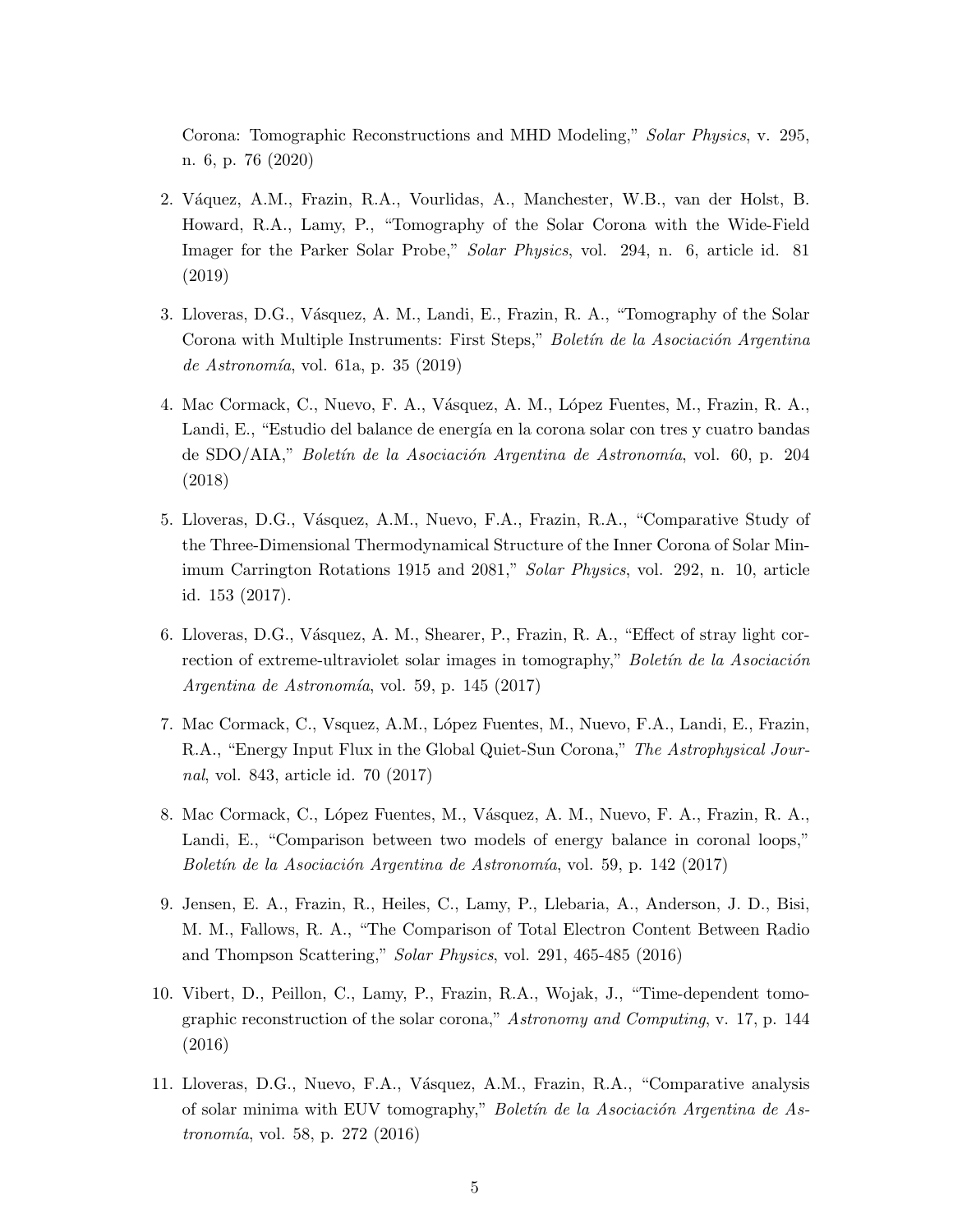- 12. Nuevo, F.A., V´asquez, A.M., Landi, E., Frazin, R., "Multimodal Differential Emission Measure in the Solar Corona," The Astrophysical Journal, vol. 811, article id. 128 (2015)
- 13. Oran, R., Landi, E., van der Holst, B., Lepri, S.T., V´asquez, A.M., Nuevo, F.A., Frazin, R., Manchester, W., Sokolov, I., Gombosi, T.I., "A Steady-state Picture of Solar Wind Acceleration and Charge State Composition Derived from a Global Wavedriven MHD Model," The Astrophysical Journal, vol. 806, article id. 55 (2015)
- 14. Nuevo, F.A., Vásquez, A.M., Frazin, R.A., Landi, E., "Multi-modal DEM in the solar corona," *Boletín de la Asociación Argentina de Astronomía*, vol. 56, p. 395 (2013)
- 15. Nuevo, F.A., Huang, Z., Frazin, R., Manchester, W.B. IV, Jin, M., Vásquez, A.M., "Evolution of the Global Temperature Structure of the Solar Corona during the Minimum between Solar Cycles 23 and 24," The Astrophysical Journal, vol. 773, article id. 9 (2013)
- 16. Nuevo, F. A., Vásquez, A. M., Huang, Z., Frazin, R. A., "Evolución de la Estructura Térmica Global de la Corona alrededor del Ultimo Mínimo de Actividad Solar," Boletín de la Asociación Argentina de Astronomía, vol. 55, p. 127 (2012)
- 17. Frazin, R.A., "Coronal Mass Ejection Reconstruction from Three Viewpoints via Simulation Morphing. I. Theory and Examples," The Astrophysical Journal, vol. 761, article id. 24 (2012)
- 18. Frazin, R.A., Vásquez, A.M., Thompson, W.T., Hewett, R.J., Lamy, P., Llebaria, A., Vourlidas, A., Burkepile, J., "Intercomparison of the LASCO-C2, SECCHI-COR1, SECCHI-COR2, and Mk4 Coronagraphs," Solar Physics, vol. 280, pp. 273-293 (2012).
- 19. Evans, R.M., Opher, M., Oran, R., van der Holst, B., Sokolov, I.V., Frazin, R., Gombosi, T.I., Vásquez, A., "Coronal Heating by Surface Alfvn Wave Damping: Implementation in a Global Magnetohydrodynamics Model of the Solar Wind," The Astrophysical Journal, vol. 756, article id. 155 (2012)
- 20. Huang, Z., Frazin, R.A., Landi, E., Manchester, W.B., V´asquez, A.M., Gombosi, T.I., "Newly Discovered Global Temperature Structures in the Quiet Sun at Solar Minimum," The Astrophysical Journal, vol. 755, article id. 86 (2012).
- 21. Shearer, P., Frazin, R.A., Hero, A.O. III, Gilbert, A.C., "The First Stray Light Corrected EUV Images of Solar Coronal Holes," The Astrophysical Journal Letters, vol. 749, article id. L8, (2012)
- 22. Jin, M., Manchester, W.B., van der Holst, B., Gruesbeck, J.R., Frazin, R.A., Landi, E., Vasquez, A.M., Lamy, P.L., Llebaria, A., Fedorov, A., "A Global Two-temperature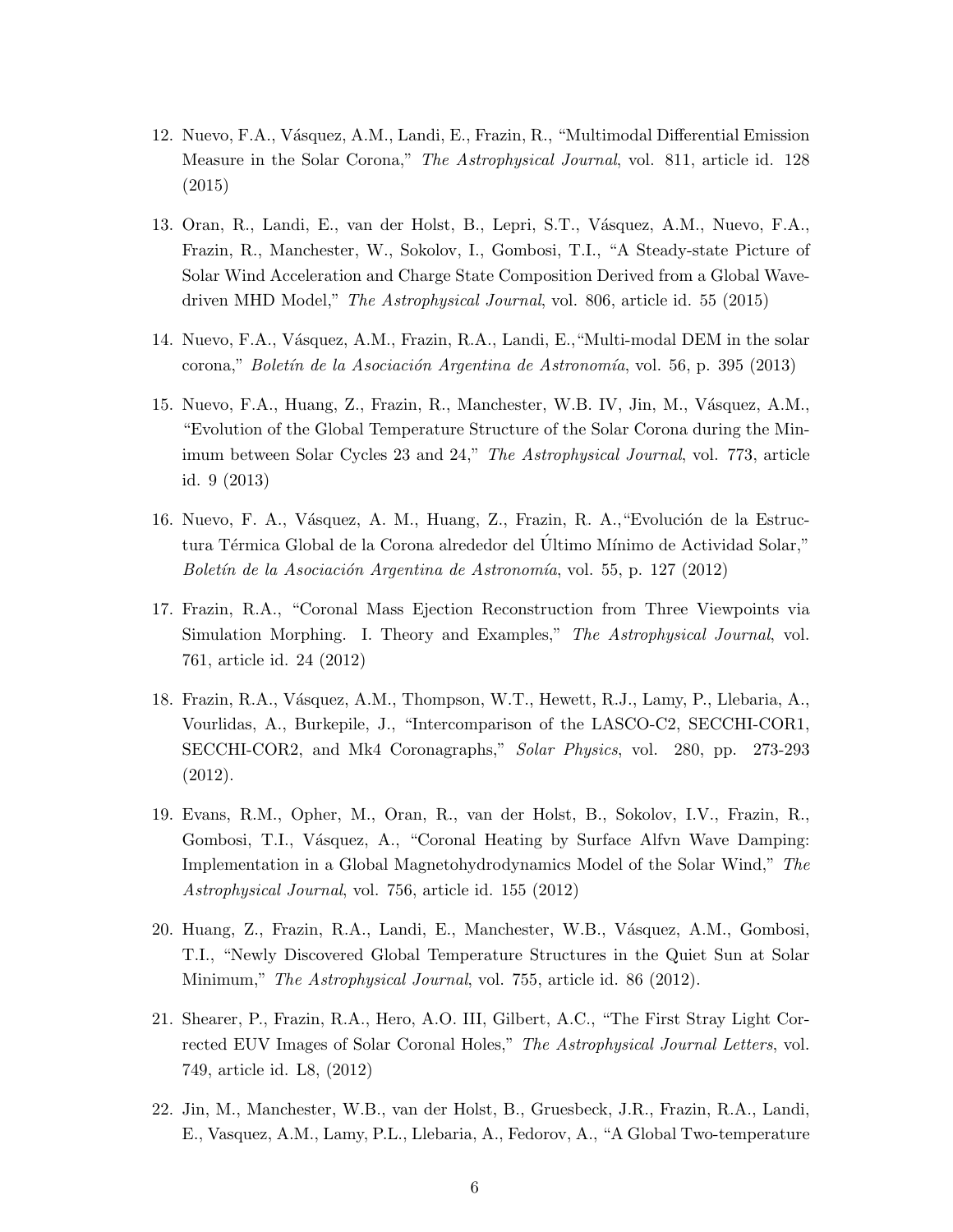Corona and Inner Heliosphere Model: A Comprehensive Validation Study," The Astrophysical Journal, vol. 745, article id. 6, (2012)

- 23. Vásquez, A.M., Huang, Z., Manchester, W.B. IV, Frazin, R.A., "The WHI Corona from Differential Emission Measure Tomography," Solar Physics, vol. 274, pp. 274- 259 (2011).
- 24. van der Holst, B., Manchester, W.B. IV, Frazin, R.A., Vásquez, A.M., Tóth, G., Gombosi, T.I., "A Data-Driven, Two-Temperature Solar Wind Model with Alfven Waves," The Astrophysical Journal, vol. 725, pp. 1373-1383 (2010)
- 25. Frazin, R.A., Lamy, P., Llebaria, A., Vásquez, A.M., "Three-Dimensional Electron Density from Tomographic Analysis of LASCO-C2 Images of the K-Corona Total Brightness," Solar Physics, vol. 265, pp. 19-30 (2010)
- 26. Vásquez, A.M., Frazin, R.A., Manchester, W.B. IV, "The Solar Minimum Corona from Differential Emission Measure Tomography," The Astrophysical Journal, vol. 715, 1352-1365 (2010)
- 27. Butala, M.D., Hewett, R.J., Frazin, R.A., Kamalabadi, F., "Dynamic Three Dimensional Tomography of the Solar Corona," Solar Physics, vol. 262, pp. 495-509 (2010)
- 28. Frazin, R.A., Vásquez, A.M. & Kamalabadi, F., "Quantitative, 3D Analysis of the Global Coronal with Multi-Spacecraft Differential Emission Measure Tomography," The Astrophysical Journal, vol. 701, pp. 547-560 (2009)
- 29. Vásquez, A.M., Frazin, R.A. & Kamalabadi F., "3D Temperatures and Densities of the Solar Corona Via Multi-Spacecraft EUV Tomography: Analysis of Prominence Cavities," Solar Physics, vol. 256, pp. 73-85 (2009)
- 30. Vásquez, A. M., Frazin, R. A., "Multi-Spacecraft 3D differential emission measure tomography of the solar corona: STEREO results," Boletín de la Asociación Argentina de Astronomía, vol. 52, p. 23 (2009)
- 31. Frazin, R.A., Jacob, M., Manchester IV, W.B., Morgan, H., Wakin, M.B., "Towards Reconstruction of CME Density from Only Three Points of View," The Astrophysical Journal, vol. 695, pp. 636-641 (2009)
- 32. Butala, M.D., Frazin, R.A., Chen, Y., Kamalabadi, F., "Tomographic Imaging of Dynamic Objects with the Ensemble Kalman Filter," IEEE Transactions on Image Processing, vol. 18, pp. 1573-1587 (2009)
- 33. Butala, M.D., Kamalabadi, F., Frazin, R.A., Chen, Y., "Dynamic Tomographic Imaging of the Solar Corona," IEEE Journal of Selected Topics in Signal Processing, vol. 2, pp. 755-766 (2008)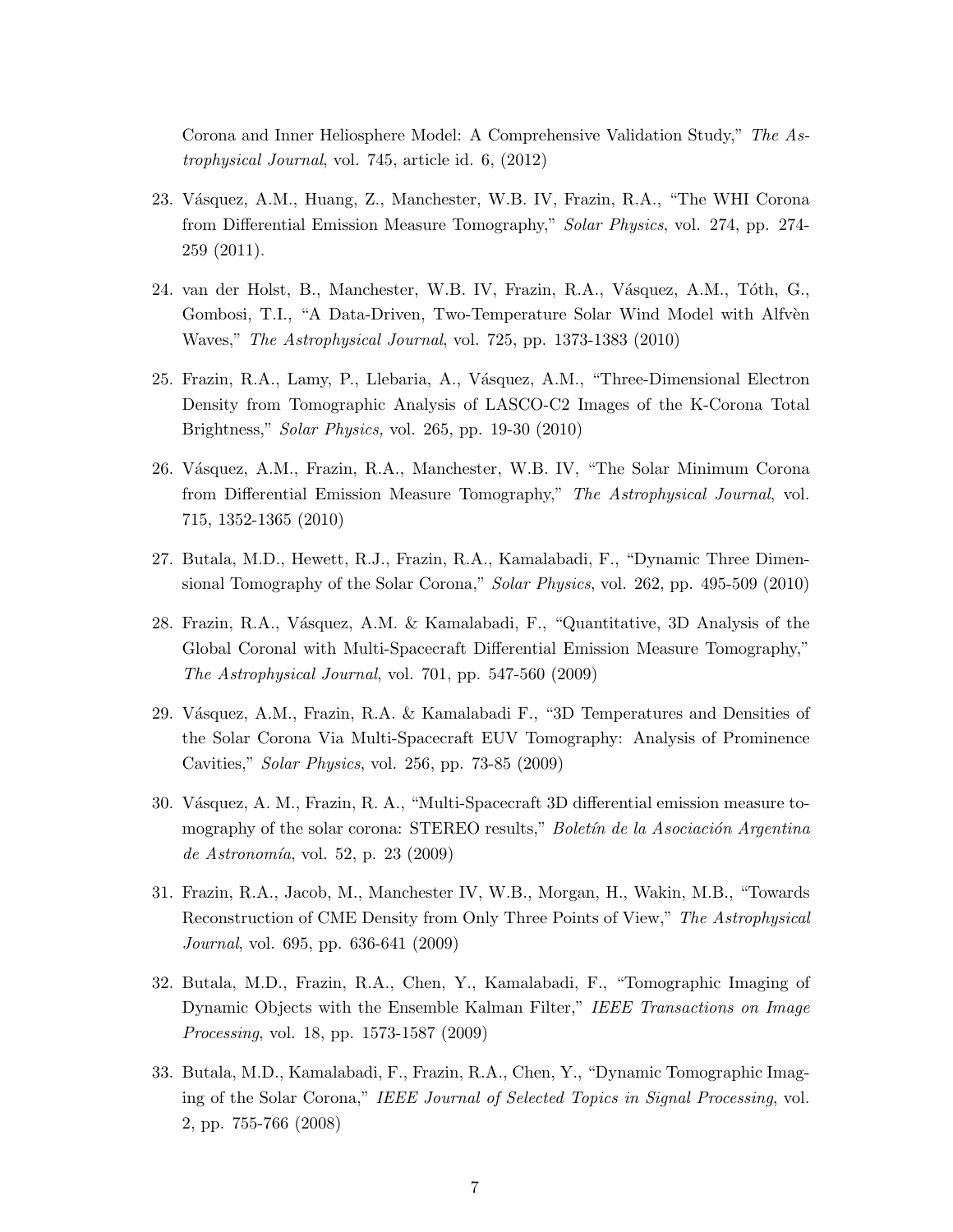- 34. Vásquez, A.M., Frazin, R.A., Hayashi, K., Sokolov, I.V., Cohen, O., Manchester, W.B. IV, Kamalabadi, F., "Validation of Two MHD Models of the Solar Corona with Rotational Tomography," The Astrophysical Journal, vol. 682, pp. 1328-1337 (2008)
- 35. Frazin, R.A., V´asquez, A.M., Kamalabadi, F., Park, H., "Three-Dimensional Tomographic Analysis of a High Cadence LASCO-C2 Polarized Brightness Sequence," The Astrophysical Journal Letters, vol. 671, pp. 201-204 (2007)
- 36. Frazin, R.A., Butala, M.D., Kemball, A., Kamalabadi, F., "Time-Dependent Reconstruction of Non-Stationary Objects with Tomographic or Interferometric Measurements," *The Astrophysical Journal Letters*, vol. 635, pp. 197-200 (2005)
- 37. Frazin, R.A. & Kamalabadi, F. "Rotational Tomography for 3D Reconstruction of the White-Light and EUV Corona in the post-SOHO Era," Solar Physics, vol. 228, pp. 221-239 (2005)
- 38. Frazin, R.A., Kamalabadi, F. & Weber, M.A., "On the Combination of Differential Emission Measure Analysis and Rotational Tomography for 3D Solar EUV Imaging," The Astrophysical Journal, vol. 628, pp. 1070-1080 (2005)
- 39. Butala, M.D., Frazin, R.A. & Kamalabadi, F. "Three-Dimensional Estimates of the Coronal Electron Density at Times of Extreme Solar Actvity," Journal of Geophysical Research, 110, DOI: 10.1029/2004JA010938 (2005)
- 40. Frazin, R.A. & Kamalabadi, F. "On the Use of Total Brightness Measurements for Tomography of the Solar Corona," The Astrophysical Journal, vol. 628, pp. 1061-1069 (2005)
- 41. Frazin, R.A., Cranmer, S.R. & Kohl, J.L., "Empirically Determined Anisotropic Velocity Distributions and Outflows of O5+ Ions in a Coronal Streamer at Solar Minimum," The Astrophysical Journal, vol. 597, pp. 1145-1157 (2003)
- 42. Frazin, R.A. & Janzen, P., "Tomography of the Solar Corona: II. Robust, Regularized, Positive Estimation of the Thee-Dimensional Electron Density from LASCO-C2 Polarized White-Light Images," The Astrophysical Journal, vol. 570, pp. 408-422 (2002)
- 43. Frazin, R.A., "Tomography of the Solar Corona: I. A Robust, Regularized, Positive Estimation Method," The Astrophysical Journal, vol. 530, pp. 1026-1035 (2000)
- 44. Suleiman, R.M., Kohl, J.L., Panasyuk, A.V., Ciaravella, A., Cranmer, S.R., Gardner, L.D., Frazin, R., Hauck, R., Smith, P.L., Noci, G., "UVCS/SOHO Observations of H I Lyman Alpha Line Profiles in Coronal Holes at Heliocentric Heights Above  $3.0 R_{\odot}$ ," Space Science Reviews, v. 87, pp. 327-330 (1999)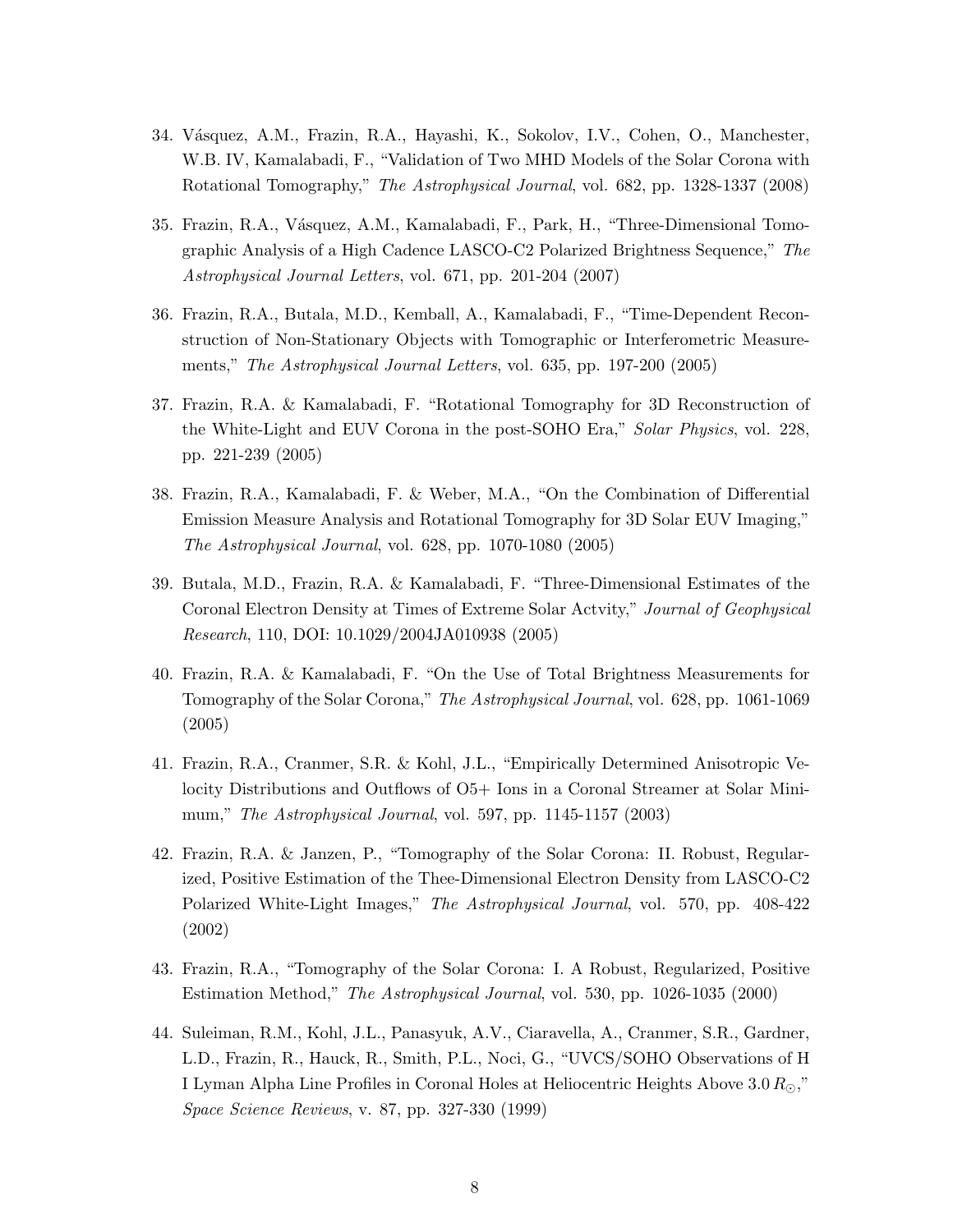- 45. Kohl, J.L., Esser, R., Cranmer, S.R., Fineschi, S., Gardner, L.D., Panasyuk, A.V., Strachan, L., Suleiman, R.M., Frazin, R.A., Noci, G., "EUV Spectral Line Profiles in Polar Coronal Holes from 1.3 to  $3.0 R_{\odot}$ ," The Astrophysical Journal, vol. 510, pp. L59-L62 (1999)
- 46. Frazin, R.A., Ciaravella, A., Dennis, E., Fineschi, S., Gardner, L.D., Michels, J., O'Neal, R.; Raymond, J.C., Wu, C.-R., Kohl, J.L., Modigliani, A., Noci, G."UVCS/SOHO Ion Kinetics in Coronal Streamers,", Space Science Reviews, v. 87, pp. 189-192 (1999)

### Book Chapters:

- 1. Frazin, R.A., et al., "White Light Inter-calibrations of UVCS, LASCO-C2, and Spartan 201/WLC", in The Radiometric Calibration of SOHO, ISSI Scientific Report SR-002, eds. A Pauluhn, M.C.E. Huber, & R. von Steiger (Noordwijk: ESA Publications) (2002)
- 2. Romoli, M., Frazin, R.A., Kohl, J.L., Gardner, L.D., Cranmer, S.R., Reardon, K., & Fineschi, S. , "In-flight Calibration of the UVCS White Light Channel," in The Radiometric Calibration of SOHO, ISSI Scientific Report SR-002, eds. A Pauluhn, M.C.E. Huber, & R. von Steiger (Noordwijk: ESA Publications) (2002)

#### Ph.D. Thesis:

Frazin, R.A., "Empirical Constraints on O5+ Outflows and Velocity Distributions in a Solar-Minimum Coronal Streamer," University of Illinois at Urbana-Champaign (2002)

### Talks (partial listing):

- "Millisecond Imaging and Wavefront Control for Direct Imaging of Exoplanets," UV-Vis NASA/NSF PI Program Review Meeting, Oct. 1, 2019
- "The Real-Time Frazin Algorithm: Fixing Quasi-static coronagraphic NCPA (and Finding Exoplanets, Too)," Alexander Rodack (presenter), Richard Frazin, Jared Males. Center for Adaptive Optics Fall Science Retreat, Nov. 8-11, 2019
- "Milisecond Imaging and Wavefront Control for Direct Imaging of Exoplanets," Steward Observatory (University of Arizona) on Oct. 29, 2018
- "Millisecond Imaging and Wavefront Control for Direct Imaging of Exoplanets," Richard Frazin, UV-Vis NASA/NSF PI Program Review Meeting, Sept. 11-12, 2018
- "Tomographic Reconstruction from WISPR Data," Richard Frazin, Alberto Vásquez. WISPR/SoLoHi Consortium Meeting, Feb. 20-21, 2018
- "Millisecond Exposures in Ground-Based Exoplanet Imaging," Prof. Jeremy Kasdin's group at Princeton University on July 19, 2017